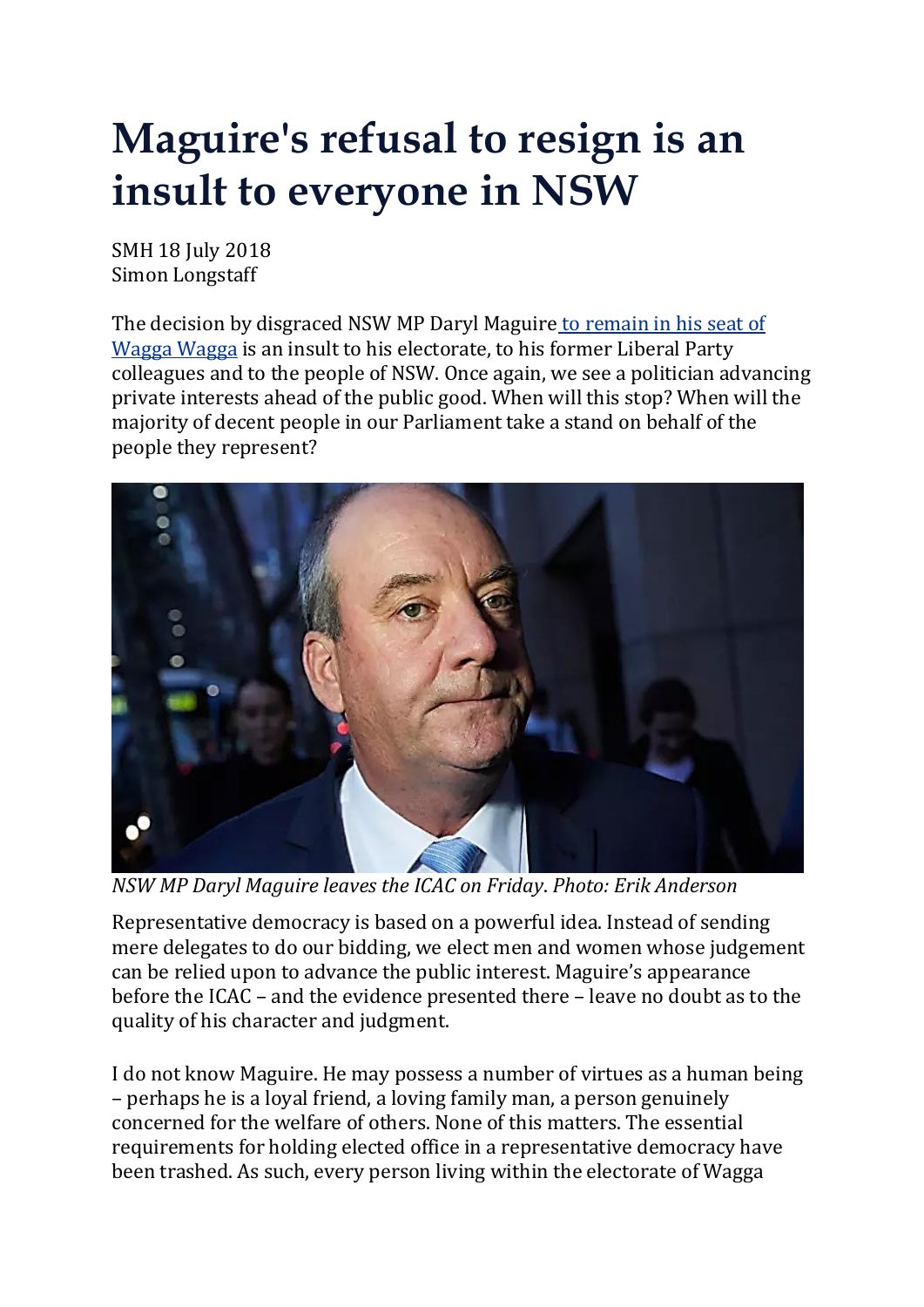Wagga has been effectively disenfranchised. They are, today, without a legitimate representative.

Maguire says that he is staying put out of a concern to spare the state the cost of a byelection. This position is indefensible. We all know that democracy only comes at a cost. Democracy is messy and inefficient – if you want clean and efficient, then look to dictatorship. However, the costs are those we choose to bear as the price paid for our right to determine the shape and character of our governments.

The genius of democracy is that governments are answerable to us, the governed. It is patronising in the extreme to think that we should be "spared" the chance to choose an effective representative. It's like having to live with a gangrenous limb. The pain of its removal is something we must bear for the sake of the whole.

Maguire's decision demands a response from every member of the NSW Parliament – without exception. This is not because his conduct is, of itself, uniquely inappropriate. Rather, Maguire is tainted by the stain of all those who have come before him – not least Labor's Eddie Obeid. It is Maguire's unhappy lot to be at the end of a very long rope. But there he is, spoiled and dangling – and the fact that he cannot see this is proof of the problem he exemplifies.

The NSW Parliament must act. Its members should apply both formal and informal sanctions. If Labor does not [succeed](https://www.smh.com.au/link/follow-20170101-p4zs4q) in its attempt to oust Mr Maguire from the NSW [Parliament,](https://www.smh.com.au/link/follow-20170101-p4zs4q) then no party should accept Mr Maguire's vote. No party should accept Maguire's vote. No member should associate with him in either public or private. He should eat alone in the Parliamentary Dining Room. He should be shunned – not as an exemplary personal punishment but as an unambiguous sign to the community that Maguire no longer has substantive legitimacy in the eyes of his peers.

It's about time that our politicians set aside partisan politics and rallied behind some minimal sense of decency in public life. They should not hide behind the rules or shrug off responsibility to the media or the electorate. It's true the people will ultimately decide – but let that come after our elected representatives have shown a bit of ethical backbone. Labor's move against Maguire may be politically self-serving. Many observers of politics will default to cynicism born out of hard experience. Or are we turning a corner? On this occasion, is some measure of principle at play?